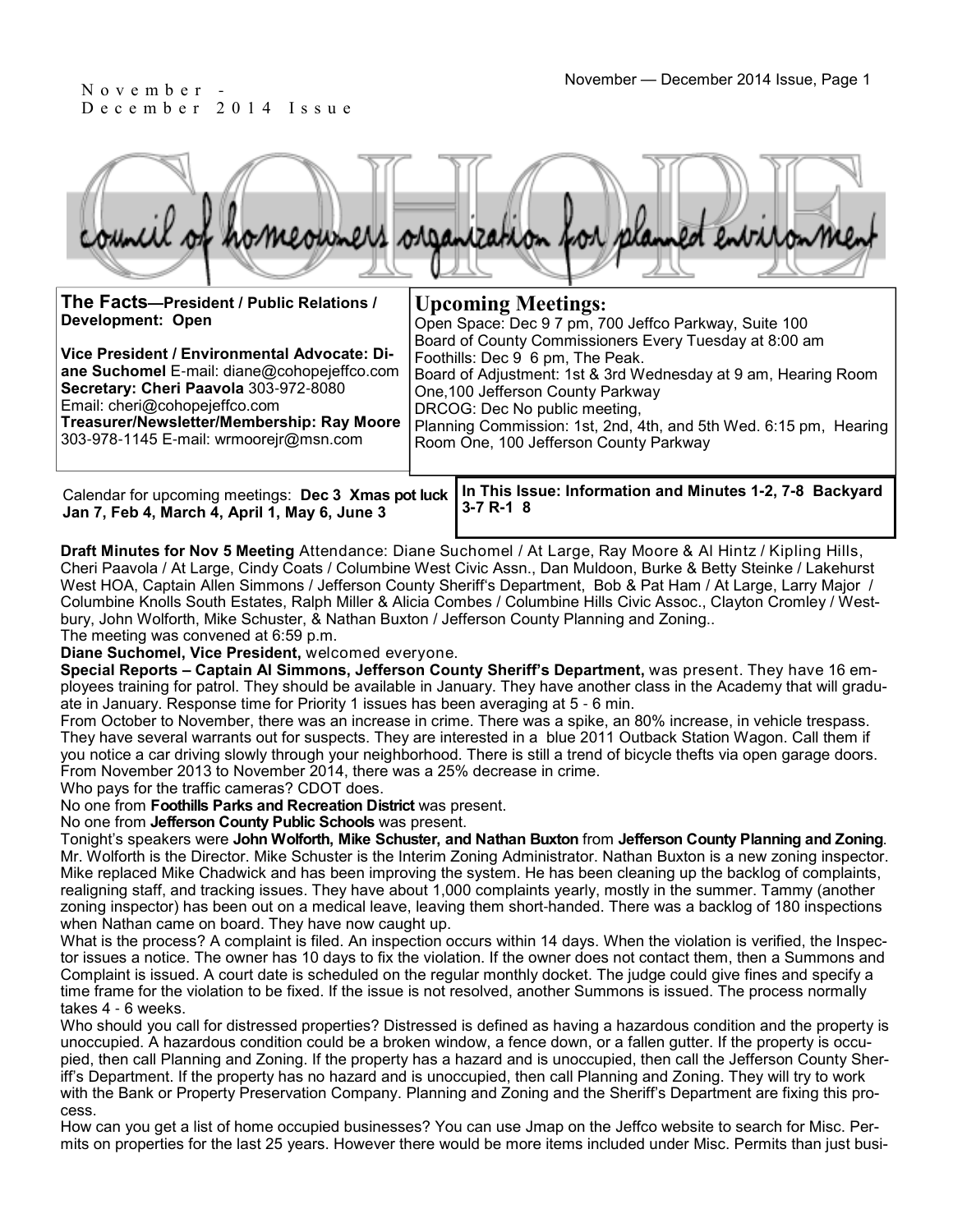nesses. Planning and Zoning can run a report. Misc. Permits are typically allowed for 1 year, then they have to reapply. The Board of County Commissions meeting is on the 18th.

Question / Statement—It is rumored that counties want HOAs in place. Yes, counties benefit from the presence of HOAs. Then the county needs to give HOAs more support such as checking our covenants. They cannot.

When a permit is requested, regulations are checked. Then permits go to zoning where they check for clearances. Then the Zoning Inspector inspects the site for electric, plumbing, etc. compliances. The inspector does not necessarily look at clearances.

How does mediation work? Planning and Zoning will mediate between 2 individuals. They will not mediate between a person and a HOA.

If an automobile violation cannot be seen from the street, they won't do anything. Can someone store a vehicle in the back yard? Yes. A violation exists if the vehicle is not licensed and not operational. Can someone store their parent's RV on their property? It depends on their zoning. If it is behind a fence, it is legal. If they are running a storage yard, then they must have a permit. If the vehicle is on the street, then call the Sheriff's Department.

What about Commercial Vehicles? If it is in a residential neighborhood, then call Planning and Zoning. If the vehicle can be used for personal transportation (i.e., have passengers), then it is legal.

Someone knows of a house that is abandoned, the fence is down, and it has a dead tree. Contact Planning and Zoning with the address. They can find bank information if it is in foreclosure or contact the Property Preservation Company. **Reports from Officers**

Roll Call was taken. We had 10 members present and we have a quorum.

We do not have a President.

**Ray Moore, Treasurer**, was present. We have \$1,727.21.

**Cheri Paavola, Secretary**, was present. The Minutes for October were approved.

**Diane Suchomel, Vice President**, was present.

On Nov. 6th, the Jefferson County Liquor License Authority Hearing includes a new liquor license for 8966 W. Bowles Ave. They want to serve beer, wine, and liquor on-site.

On Nov. 6th at 6:00, the Community Meeting will be at the Ken Caryl Ranch House on 9849 W. Coal Mint Ave for a self storage facility.

On Dec. 3rd at 6:00, the Community Meeting on 8950 W. Quincy Ave on the rezoning the property to allow for the existing Dance Studio.

On Nov. 18th at 8:00 a.m., the Board of County Commissioners will consider the proposed version of the Accessory Dwelling Unit regulation. The Planning Commission unanimously voted in favor of version 3 of that proposed regulation on Oct. 29.

On Nov. 6th, there is a Pre-application meeting for 9670 W. Coal Mine Ave. It is to build two Medical buildings on the Fun City property with two additional buildings in the future. The property Fun City is located on was in foreclosure, but is not now. The new owners have apparently decided to go in a new direction with the property. No word on if Fun City will relocate or where. Fun City was renting the place and was not involved in the foreclosure.

On Nov. 12 at 6:15, there is a Planning Commission Hearing on the rezoning of 5118 S. Alkire St. It is for 288 multifamily residences. The County Commissioner's Hearing will be Nov. 25th. *(Update*—*the Nov 12th meeting was delayed. No information as to when it will be rescheduled.)*

The Foothills Parks and Recreation District mil levy did not pass. If you are willing to share with them why you voted No, please send your reasons to info@fhrp.org.

The 2015 budget for West Metro Fire has been available for viewing since Nov. 1. The vote is Nov. 18th.

We need to reserve this room for next year. Cheri will complete the form for the first Wed. of each month except Aug. Our Holiday Pot Luck will be Dec. 3rd at 7:00 p.m. We will not have a speaker. COHOPE will provide sandwich stuff and drinks.

**Old Business** The position of President for COHOPE is still open.

#### **New Business** None.

**Announcements** None.

We adjourned at 8:50 p.m. *Cheri Paavola, Secretary*

| <b>COHOPE Treasury Activity: November 2014</b><br><b>Deposits</b><br>Withdrawals        | <b>Beginning Balance November 5, 2014</b> |    | 1734.56<br>0.00<br>7.35 |
|-----------------------------------------------------------------------------------------|-------------------------------------------|----|-------------------------|
| November newsletter \$7.35<br><b>Ending Balance Dec 2, 2014</b><br>W R Moore, Treasurer |                                           | S. | 1727.21                 |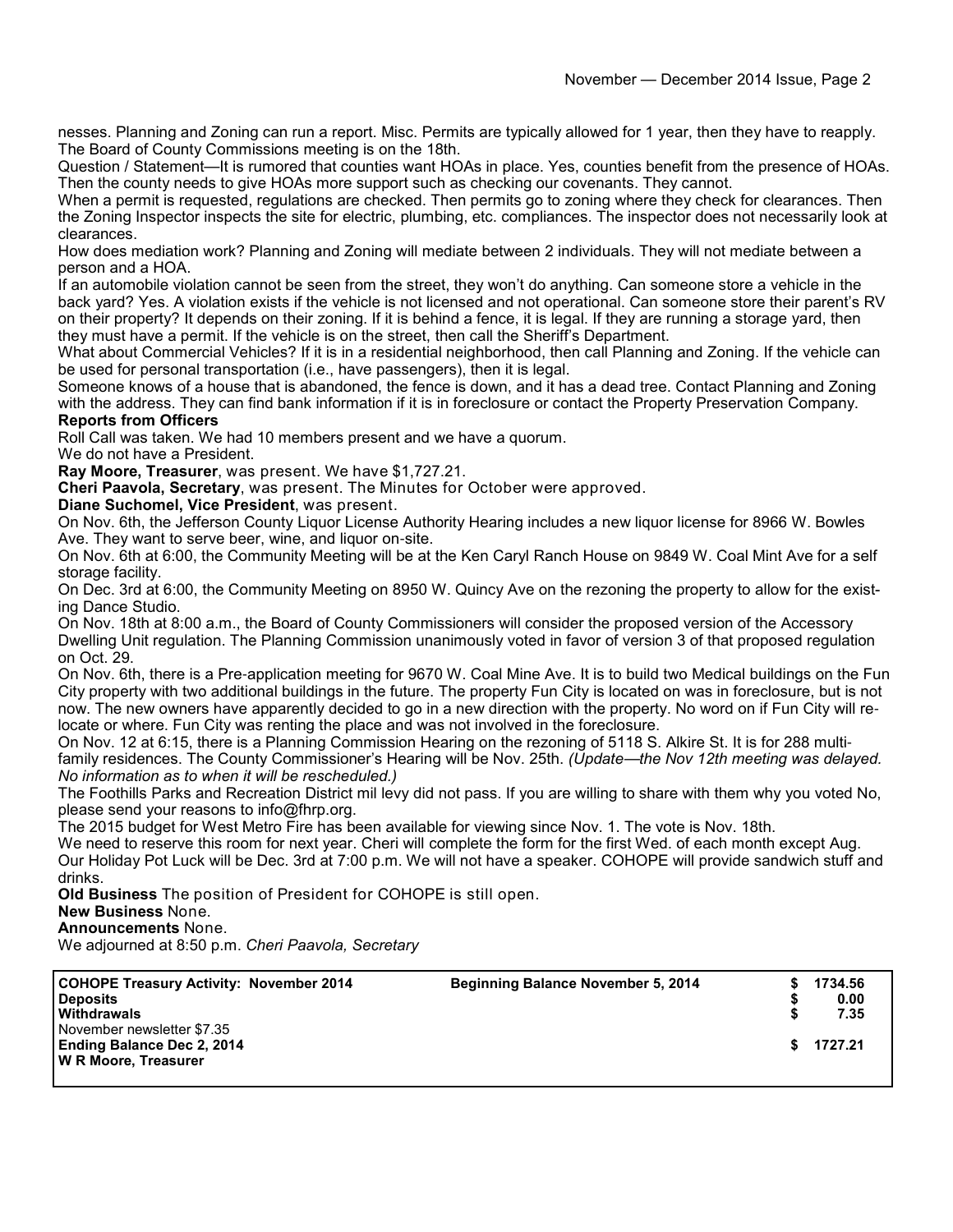# **THE BACKYARD**

## Columbine Hills News

**President's Corner—** It's nearly time for our mid-term elections; I hope you are involved. Make your voice heard – GO VOTE. I just want to remind you, anything that we do to build stronger Parks, Recreation and schools actually helps you. Realtors say that they often include info for prospective buyers about neighborhoods that have exceptional parks and schools. This actually drives up property values – and that's one thing I certainly want, I want my property to hold its value, I want our community to be attractive.

The trees here – as I write this are gorgeous! Let's be sure to get those leaves raked up once trees have dropped those leaves. If your neighbor can't quite keep up consider going over with your kids and rakes and be a good neighbor. Do you actually know your neighbors? Imagine your house as the center of a tic-tac-toe grid; could you name the folks on the 8 squares around your house? Let me encourage you to make that grid, go meet those folks and write their names on the 8 squares around you. Learning their names is the first step to being a good neighbor. Then find out what you can do to help them out.

There are some folks who do need help with site-line issues. If you have a corner property it is imperative that you keep bushes trimmed low enough to not block the of vision of drivers. Columbine Hills Civic Association will soon be sending out letters to all corner properties whose trees block signs and bushes block vision. If you get one of these notices, please take steps to quickly correct that. Even better – as you drive and notice your vision hindered – go to that neighbor and offer to help them correct it. That would be much better than receiving a notice from Jefferson County roads. By the way, someone HAS been sending letters to neighbors about issues – and using the Columbine Hills Civic Association board as the source of the warning letter. At this point we have not sent out any such notices; it disturbs me that someone would do that! If the letter is not signed by me on official Columbine Hills Civic Association letterhead, it is a false notice. I have gone to the recipients and apologized for something we haven't done. I enjoyed meeting folks, but not in that way.

Speaking of meeting folks, one of our community members hosted a street party last week on Ken Caryl Place, I was invited to attend and enjoyed meeting a number of you. Let me encourage more of you to do that. Let me know; let the Columbine Hills Civic Association know what we can do to make our community better.— *Randy Montgomery, rmontgomery@frcs.org* 

*From* **2014 October Board Meeting** Meeting was called to order at 9:10 a.m. by President Randy Montgomery. Board members in attendance were Michaelle Otto, Don Hochhalter, Steve DeMarco, Kelly Goodbar and Ralph Miller. Two homeowners were in attendance.

**Old Business:** Ralph Miller presented the Treasurer's report: Colorado Lasertype bill and the Columbine Hills Civic Association's non-profit status with the State of Colorado was paid.

**New Business:** Ron Hopp, Director of Foothills Park and Recreation, Gary Ramos, and Colin Insley from Foothills Park and Rec. were also in attendance. Director Hopp presented the case for a vote for the mill Levy that is on the November ballot.

Two residents notified the Columbine Hills Civic Association that they had received letters from the Columbine Hills Civic Association regarding their barking dogs.

Columbine Hills Civic Association does not mail letters regarding barking dogs. This is an issue to be taken up with Jeffco Animal Control. The board found this very disturbing that a resident in our community would take it upon themselves to mail letters and say they (the letters) were from the Columbine Hills Civic Association. President Randy Montgomery will be contacting the recipients of these letters. If any of you are recipients of correspondence that you may think is suspect, please notify the Columbine Hills Civic Association.

It was decided that the Columbine Hills Civic Association will not have a board meeting in January 2015. For the last two years they have been canceled due to snow storms.

Columbine Hills Civic Association will be sponsoring a Chili Cook-off from 5:00 p.m. – 7:00 p.m. at the large covered picnic shelter at the corner of So. Kendall Blvd. and W. Elmhurst Ave. Date is Saturday, January 24, 2015. YUP! That's correct, January 24! You bring the Chili and the Columbine Hills Civic Association will supply the plates, bowls, cutlery, hot chocolate, crackers, bread, cookies and whatever else goes with a Chili Cook-off. More details to come in future newsletters.

Meeting adjourned at 11:15 a.m. — *Michaelle Otto, Secretary*

### **Columbine Knolls South II REVIEW**

*From* **President's Corner** The CKSII Board of Director's did not meet in October but Board members and committees were still at work enforcing the covenants, reviewing ACC requests, preparing annual renewal notices, paying association bills, supporting the on-going covenant renewal for sections 2 & 3 and planning the Holiday Hayride. The Social Committee Jenifer Blake, Susan Brouillet, Kim Pellegrini and I met and are planning for the next CKSII Annual Holiday Hayride. Mark your calendar for Sunday, December 7th for this fun filled event to kick off the holiday season.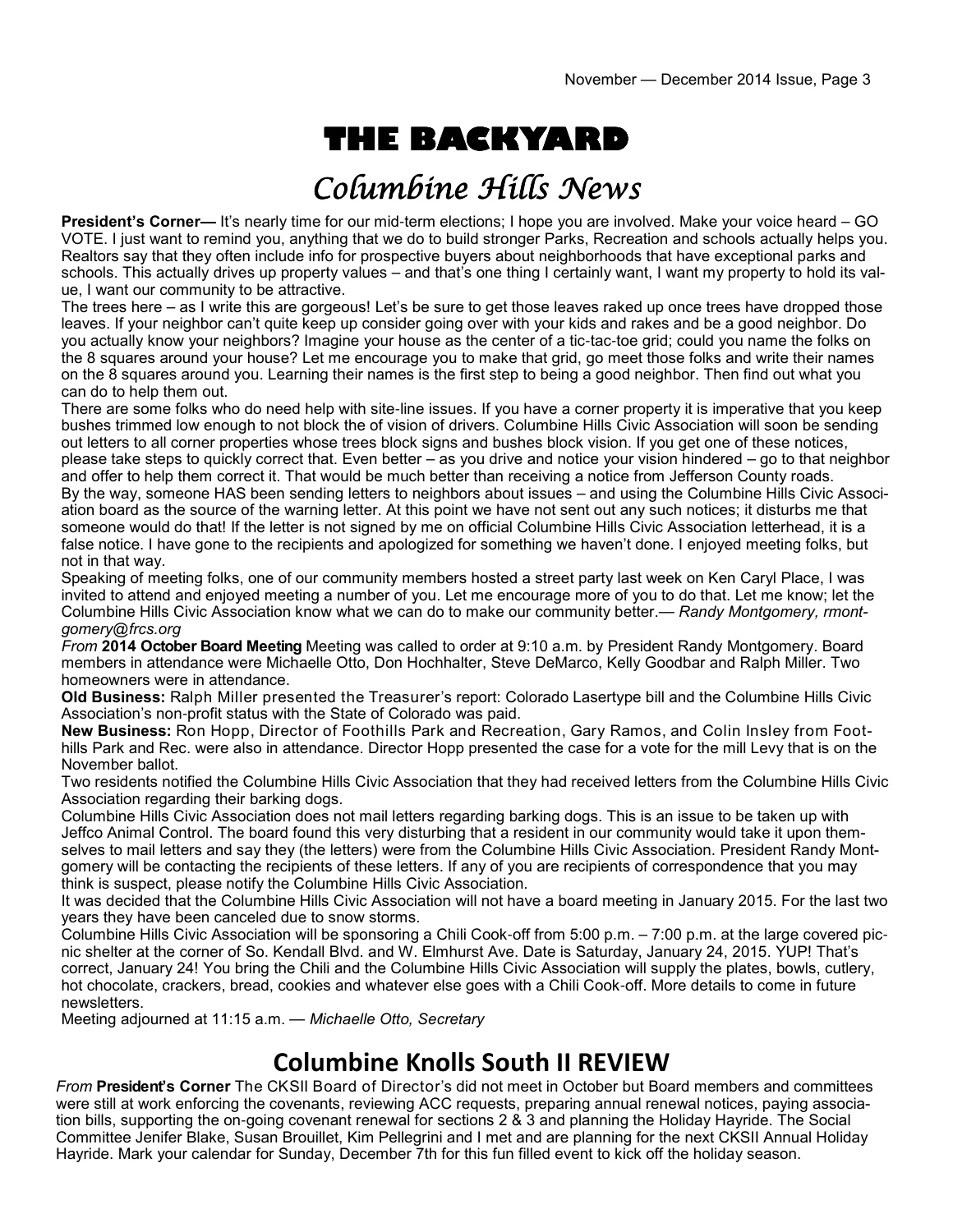Hopefully all of you received your mail in ballots for Covenant renewal for Sections 2 & 3 and have had time to review, sign and return them. If not please take the time to do so as over the last few month's I have talked about the importance making sure your vote counts. I understand there have been posted flyers from some folks that do want to consider adopting the Section 1 Covenants and I respect their right to voice their opinions but please consider these simple facts. 1) The adoption of these covenants will combine the current three sections into one and will help eliminate much of the confusion that many of us homeowners have to do deal with trying to interpret covenants for each of our respective covenant section.

2) Provide more consistent interpretation of the covenants.

3) Ensures funding for the HOA to provide improved consistency in covenant enforcement.

4) All Existing home owners member are not required to join the HOA and are considered "grand-fathered" until your home is sold then at that time the new home owner will be required to be HOA member.

5) The adoption of these proposed covenants will not require any financial commitment on any current home owner as the current home owner is considered "grand-fathered" until your home is sold.

6) Ensures a better chance that our home values will maintain or increase in value over time.

In addition, all HOA Board members are term limited, unpaid volunteers, who take the time to give back to our community to make it a better place for us all to live.

May you all have a blessed and happy Thanksgiving!— *Jon Brouillet, President CKSII HOA*

### Columbine West Civic Association Newsletter

*From* **A Moment With The Board** At the October 14th CWCA meeting at Dutch Creek Elementary the Board conducted business as usual. This year the membership drive secured 379 paid memberships, which allowed all budgeted projects to be completed. A warm thank you to all of the neighbors who contributed with the funding needed. 32 violation letters were sent to homeowners in Sept. The association is in need of a new person or team to handle the Newsletter Delivery Coordinator position. This position is very important to continue keeping the residents informed in a timely manner of community events and covenants. Contact us if you can help with this important volunteer position. Ideas for the 2015 CWCA Budget Review were discussed and all those which were approved will move forward for additional discussion by the Budget Committee. We look forward to some new events coming to the community. Watch for details. Please call the CWCA voicemail at (303-904-8218) or email us at cwcatalk@gmail.com. Remember if you have any suggestion of ideas, call the voicemail, drop an email, just contact us. Look forward to hearing from the community.

## The Leawood Rapporter

*From* **Leawood Civic Association Minutes Oct 7, 2014** The meeting was called to order at 7:02 p.m. In attendance were Rhonda Eveleth, Mike Shaw, Paul O'Connor, Nancy Bock, Heather Hanley, Richard White, Debby Baker, and Ike Nelson.

Richard stated that all picnic bills have been paid in full. Paul will email Richard any/all of the most recent LCA Memberships. Board members will return all banners, signs, and other picnic related materials to the LCA Shed.

Mike will email Heather a list of current vendors and contacts. A new Leawood Civic Association website will be discussed further at the November meeting. A service provider will be selected, by the board, before 2015. The board discussed LCA membership rates for 2015. It was unanimously decided to keep all membership levels the same. (Bronze level= \$20-\$39, Silver level= \$40-\$59, Gold Level= \$60-\$99, and Platinum level members= \$100+).

Richard will decide whether a final mowing and trash clean-up at the Jay Ct entrance is necessary. If so, he will contact Rich. The board selected an electrician to meet with Mike and Richard, regarding electrical needs, at the Jay Ct entrance this Sunday, October 12.

The board discussed a concern with the lack of cleanliness of the Leawood Park Port-a-Potty. Debby will bring this issue to the Leawood Park Board meeting, scheduled for Wed., October 8.

Debby will include, in the November issue of the Rapporter, that LCA will need volunteer judges for the annual Holiday Lighting Contest, as well as Santa Party volunteers. If interested, please let a board member know! Please visit our Facebook page at http://facebook.com/leawoodneighbors. Lori will post the remaining winter events to our Facebook page, as well as all LCA Mtgs. and Leawood Park Board Mtg. dates. Please note that the LCA Board is still in need of a volunteer for creating Leawood bumper stickers, t-shirts, mugs, and more, from the Café Press website. In the meantime, Heather and Mike will create a few options for the board to review. Rhonda mentioned that the Front Yard Parties (FYP's) were a great success this year. A thank you to all the hosts will be in the November Issue of the Rapporter. We look forward to next years' FYP'S!

The board discussed the upcoming Holiday Dinner, scheduled for Tues., December 9. Mike will make reservations at the Hacienda. Paul will email Nancy all Platinum LCA Members so that invitations can be sent. The board also reviewed any needs for the Santa Party, scheduled for Wed., December 3. Richard will pick up all Santa Party related decorations, tree, serving bowls, etc., from the shed. Nancy has ordered crafts for the children. Debby will purchase tattoos and bells. Nancy, Debby, Heather, and Rhonda will work on snacks and beverages. Mike Shaw motioned that LCA purchase a Santa Suit. (All previous suits have been borrowed). Paul O'Connor seconded. All in favor. Debby will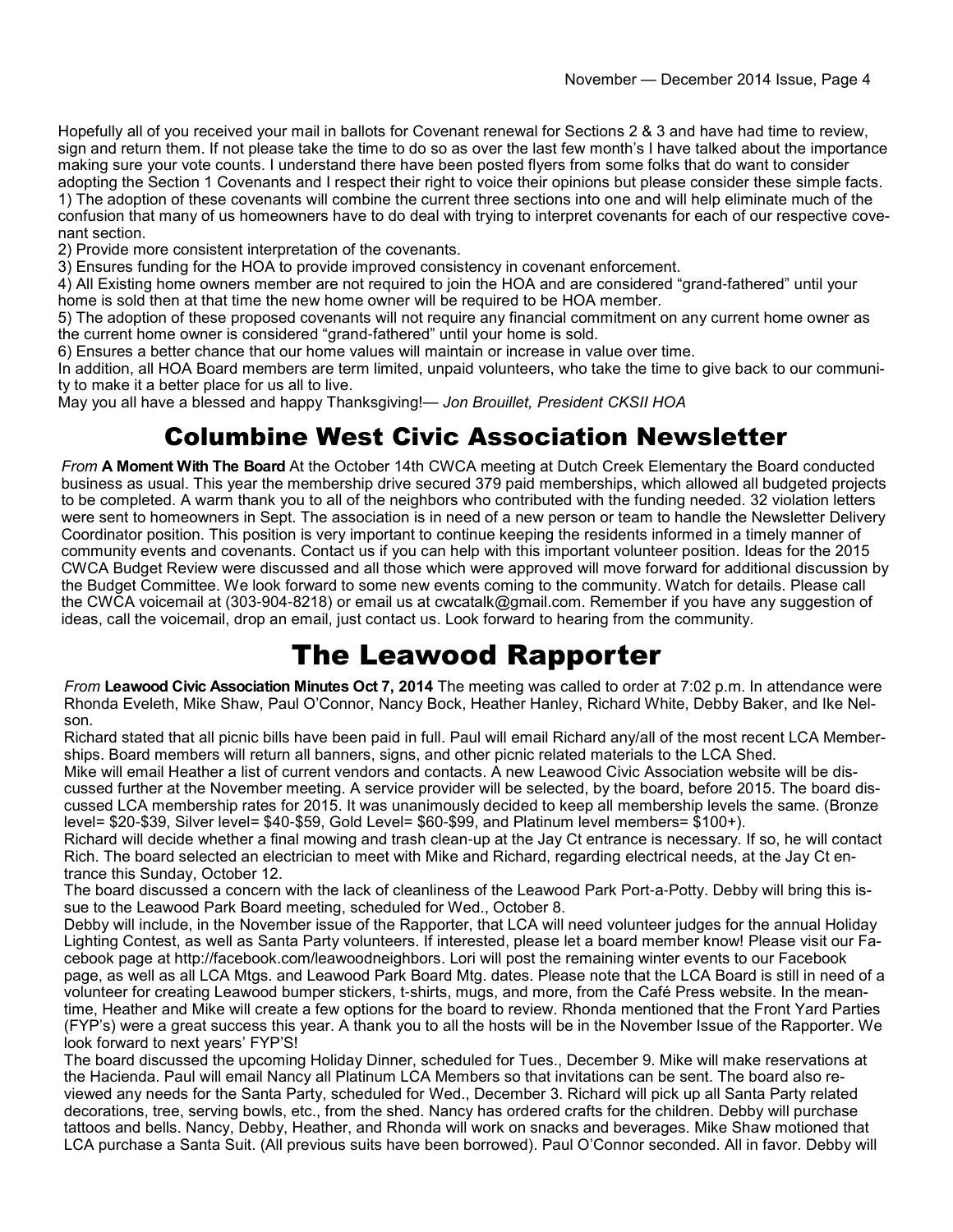purchase the Santa Suit for this years' party. Meeting adjourned at 8:15 pm.

*From* **Leawood Metropolitan Recreation and Park District Minutes Oct 8, 2014** The meeting was called to order at 6:35 p.m. at Leawood Elementary School by President Kyle Sargent. Members present were: Donna Snyder, Linda Smith, Charlie Campbell, and Dave Padilla, Parks Manager. Also present was resident Debby Baker.

Public Comment – Debby noted a resident had contacted the LCA about feces on walls of Leawood Park port-a-potty. Dave stated it had been cleaned up and this happens every so often. United Site Services does the cleaning twice a week, and we will remind them to check walls when they service our equipment.

Treasurer's Report - The Treasurer's Report was submitted by Donna. Additional property tax revenue and ownership tax revenue was reported. Donna reported funds were transferred from savings and our FICA tax was paid. Invoices for the month include: L&M for contract grass cutting, also sprinkler repair help and extra parkway trimming, doggie bag vendor, Waste Management, United Site Services, Denver Water, DBC Irrigation, Valles Construction for repair to fence at Brennan Property due to Vintage Reserve resident taking it down, Dave's invoice and reimbursement to petty cash. Mibby moved the report be received and bills paid. Linda seconded and the motion passed.

Parks Manager Report – Dave met with Jacobs Engineering and the contractor who will be doing the work on the Platte Canyon C-Line Sewer Rehabilitation project. Staking has been done for the fence installation to give the contractors access to areas they need for this work. Valles Construction installed 50 feet of new fence at Weaver Park where we border the Brennan property. This is fencing that was removed by a Vintage Reserve resident to have a waterslide. The ATV was taken in for warranty maintenance and new tires were installed. Graffiti was reported by a resident at Leawood Park. The sheriff was called and a report made. The back wall was tagged with red paint. Dave covered it the best he could but will have to redo it at some point. An electrician will be in Leawood Park on October 22 to install an electric light on the back side of the pavilion that will shine downward and has a motion sensor. Also a timer will be installed on the electrical feed to the pavilion that will turn off the electrical outlets at 10 p.m. in accordance with park closing rules. Weston has done the final trim on all the trees in Raccoon Park, and will return in early 2015 to complete any tree removal and installation per the contract. L&M has completed the final fertilizations for the parks with organic fertilizer. Irrigation tests were done and several repairs were needed. Dave reported he would blow out sprinklers around Oct 15. Dave reported we had a beaver (or two) build a dam at the west side of the new bridge – east side of Weaver Park (the bridge leading directly to Tract T), as well as two other dams located downstream. The dams were pooling water upstream by the new project, and a number of the willows planted at the bridge at its installation and other trees were cut down by the beavers. Urban Drainage was called. They could only secure the trees in the area by adding wire around the trees in the creek area and could not trap the beaver. A contractor was sent in to wrap new trees by Urban Drainage. Dave met with the contractor in regard to trapping the beavers. Two traps were set and were checked daily but no beavers were caught. The trapper suggested the beavers were dumped in our creek by some unknown party and were likely wary of the traps. Also, the trapper would prefer to place the traps directly at the dams, but doing so at this location was not advised given that the traps can be seen above the water and a child could wander down to the creek and be hurt by the trap. Since no beavers were caught, the dam was dismantled and debris hauled away, as were the two others downstream to the east. Dave has wrapped the trees on the parkway and as many as he could in the creek bed. Although the trapper was not able to catch the beaver and did not present an invoice, the board agreed to compensate him for his costs to install the traps.

Dave received a call while we were at the meeting with a report from a neighbor that he had just seen a bear in Raccoon Park. The sheriff was called immediately and advised of the report and the location. Reminder - keep lids on trash cans and dog and cat food inside so bears are not tempted.

Old Business – Projects: No new items. We are working on budget for 2015.

New Business – 2015 Budget – The budget for 2015 was reviewed as presented by Donna and several amounts were changed. Percentage increases were added for potential increases for Denver Water and Xcel. Linda will place public notices in the Columbine Courier as required for budget approval. Notices will be in the November 5 and 12 issues. Beavers – Information noted in Parks Manager Report.

The meeting was adjourned at 7:42 p.m. — *Mibby Luedecke, Special Projects Director*

#### WoodBourne

*From* **Note From the Board** The October Board Meeting was held on October 15, 2014 at the Woodbourne Club House. The Board is getting ready for the Holiday Events as well as finishing up business for the year.

It is hard for me to believe that the pool is already closed for the season and we will soon be back into the Holiday season. With that, I would like to announce the Annual Holiday Decorating Contest for 2014. There will be three categories, (most traditional, brightest, and wildest). Your HOA Board will again be the judges and will make our decision sometime between December 20 and 28, 2014. Gift cards will be delivered to the contest winners in January of 2015.

We are still working with the contractor to complete the final touches on the Simms fence north of Freemont. I hope that all the work will be completed before year-end. We appreciate everyone's patience and we are so sorry this has taken so long. If the fence company has damaged your landscaping, please contact Kim Herman so we can coordinate repairs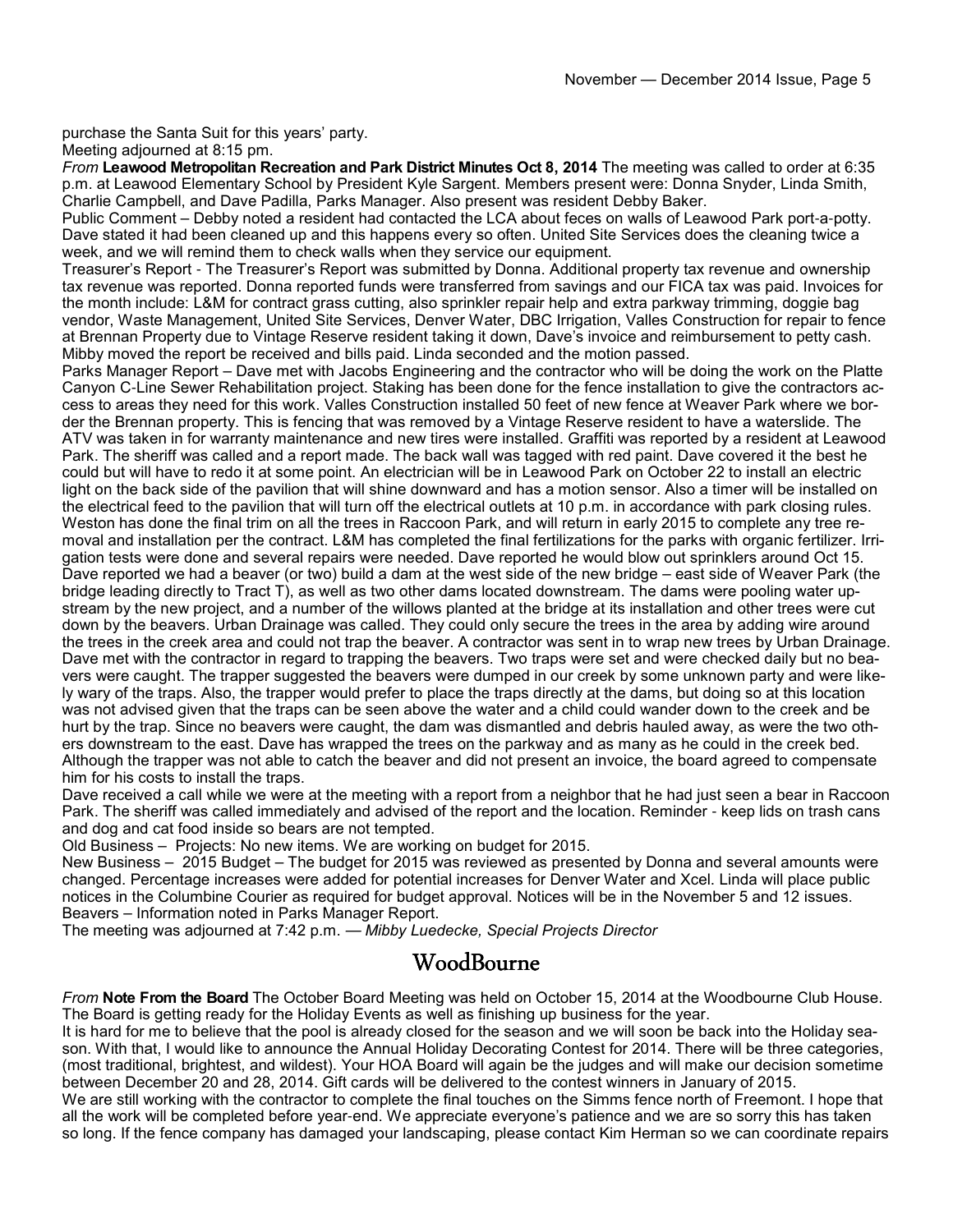for you.

The front (Simms and Fremont) entrance project is complete. The concrete curbing was added in October and it looks great. Woodbourne thanks everyone who had a hand in the project.

Next month we will include a flyer in the monthly newsletter with an update on the fund-raising for the covered patio and how you can donate, donation levels, and payment options. You can also visit www.WoodbourneHOA.org/patio for additional information. — *Jay Hansen, President*

## **Williamsburg II News**

*From* **President's Message** Thankful indeed. For a roof over our head, food on the table and the abundance most of us have in our lives. I'm also thankful to live in a community that by and large cares about their neighborhood, which was clearly evident earlier this summer when the HOA Board pondered its future. So, thank you to those who served so many years and have now exited (Susan, Winnie and Debra) and thank you to those who stepped up to the plate to fill board positions (Chris, Jessica, Wyatt). Thanks to new and old committee chairs (Scott, Bob, Debra, Kathy, Holly, Jim, Lori and Jessica). Your efforts are truly appreciated.

A final thank you is extended to all of the neighbors who attended the first annual Wine and Cheese Meet and Greet. What an awesome turnout, with nearly 65-75 folks in attendance and almost as many bottles! Thankful for recycling! Response was overwhelmingly positive and we look forward to hosting again next year.

Other than some left over candy, Halloween is but a memory. If the candy didn't add any inches to your waistline, don't despair, as we can now focus on that most gluttonous holiday we all know and love as Thanksgiving, stuffing ourselves silly just short of a food coma. Be sure to pace yourself so you can stay alert enough to get in line early at the retailers and purge yourself of some hard earned cash. Here's hoping you're first in line and get everything on your Christmas list before everyone else. Whatever your plans are, my wish is we can find a sense of balance. Let's practice some portion control on Turkey day. Give your arteries a breather, take a brisk walk and allow some blood to flow again. At the end of the day, be sure you've celebrated with friends, neighbors and family and are thankful for all you're blessed with. Happy Thanksgiving!

As you emerge from that food coma and realize the holiday season has pounced upon you, remember to mark your calendars for the December community events sponsored by the Williamsburg II HOA, which include the annual Christmas Hayride scheduled for Saturday December 13th as well as the annual home Christmas Lighting Event on Wednesday evening, December 17th.

.*From* **HOA Meeting Minutes for Oct 8, 2014** Mike Eppers, Board President, called the meeting to order at 7:06 p.m. Board members in attendance were Mike Eppers, Jeff Talmadge, Jessica Clark and Chris Falin. Debra White, Historian, and Scott Clark were present.

Treasurer's Report: Jeff reported that 148 of the 317 homes have paid dues or 47% of homes. This doesn't reflect the fact that some homeowners often pay double or more when submitting dues. Automatic billings of Xcel and Website have been paid. Jessica Clark submitted receipts for costs incurred for the Wine and Cheese event. Jessica states most supplies were bought in bulk and leftovers stored for use at other events.

Historian: Deb White has pictures from the Wine and Cheese event and will forward those to Kathy Morelli for the website and to Scott Clark to post on Facebook. All other information is up to date.

Covenant Control: The homeowner cited last month has resolved the problem at issue. The Board extends its appreciation for their prompt attention to the matter. No other new issues to report, other than the same recurring homeowners who refuse to comply with proper storage of boats, trailers, RVs.

Web Page/Facebook: Scott Clark reports our Facebook page remains current and continues to see more activity each week. Remember to check this for updated information concerning events and news in our neighborhood. Website is up to date.

Old Business The Fall Wine and Cheese Event held in early October was a great success. Attendance estimated at up to 75 folks. Definitely do again next year. Perhaps have a port a potty so attendees don't have to use homeowner's bathrooms. Thanks to those who opened their homes. Thanks Jessica Clarke and her events committee for finalizing the details and putting everything together.

Thank you to our VP, Wyatt for contacting Foothills about the mowing in the open space at the north end of our subdivision. Looks good and helps keep the weeds down. He also contacted Jeffco Road and Bridges concerning the potholes in the neighborhood and several of the large ones have been repaired.

Wyatt Koeniger, VP, continues to contact Allied Waste for large item pickup, but has been unable to confirm. Wyatt will continue to follow up with Allied to confirm details and any cost (hopefully zero additional charge for current customers). Likely schedule this as a spring clean-up event.

Several committee positions remain open (CoHope, Block Leader Coordinator, Foothills Liaison). Volunteers needed.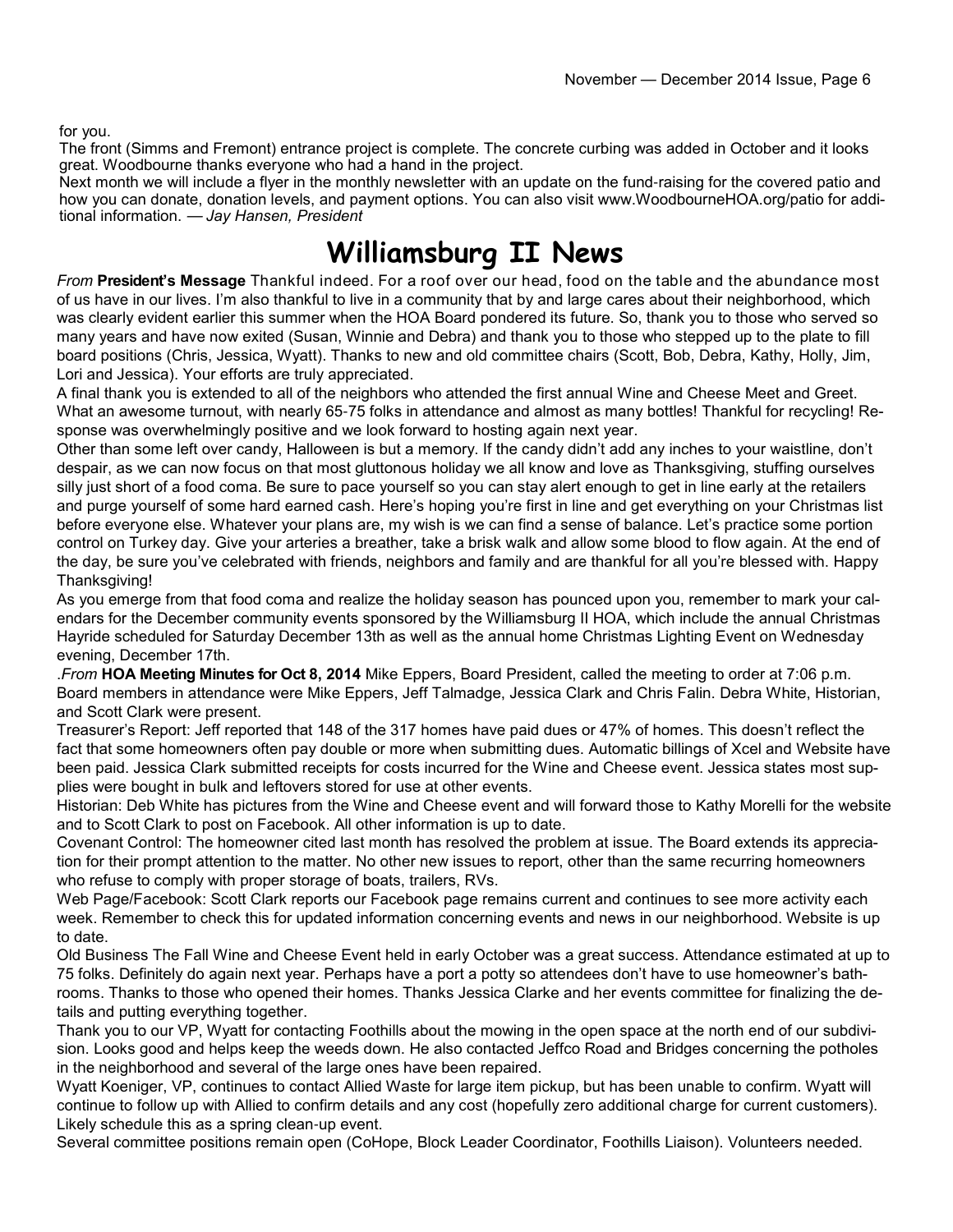New Business Jessica Clark has booked with the Hayride company for our December 13th date. Jessica will have more detail at the November meeting, including the possibility of having vendor Snoasis providing hot chocolate service. Santa has been booked.

Lighting event night confirmed. Board member Chris Falin will be out and about to find five winners.

Annual Dues drive in January was discussed. In an effort to increase participation, several options were reviewed including a front entrance banner (like the community garage sale banner), monthly flyers hand delivered in Jan, Feb and March, and possible online payment through a PayPal account. Also, recognition of dues paid utilizing small yard flags. Also discussed was creation of email database for the community for the sole purpose of keeping residents informed about neighborhood news and events.

Meeting adjourned at 8:05.

*From* **Jeffco Website: Looking for Volunteers for Boards and Commissions:** The Jefferson County Board of Commissioners is looking for volunteers to fill vacancies on three of its boards and commissions.

Applications must be turned in by **5 p.m. on Nov. 30**. They can be found on the volunteer board vacancies page or by calling the County Administrator's Office at 303-271-8500.

**Liquor Licensing Authority—** The Liquor Licensing Authority is designated as the "local licensing authority" for the unincorporated portions of Jefferson County. Duties include granting licenses per the Colorado Liquor Code and the Colorado Beer Code; and reviewing requests for special event permits. Applicants should have experience with the Colorado Liquor Code. Meetings are held on the first Thursday of every month and there are three members.

**Community Services Advisory Board—**The Community Services Advisory Board (CSAB) makes recommendations to the BCC regarding matters related to Human Services for low and moderate income residents. It makes recommendations for recipients for federal funds made available to Jefferson County from the Community Services Block Grant and similar grants. It also serves as liaison for the BCC and the Human Services Division to the Jefferson County community on issues related to human services. There are nine members and the board meets once a month. To apply, please use the CSAB application.

**Community Development Advisory Board—**The Community Development Advisory Board (CDAB) makes recommendations to the BCC regarding matters related to community development, housing and economic development for low and moderate income residents. It recommends recipients for federal funds made available to Jefferson County from Community Development Block Grants, HOME Investment Partnerships Program, and similar grants.

There are nine members on this board and it meets once a month. When applying for this board, please use the CDAB application.

**Youth and Adults Working to Protect Jeffco Youth—**On Halloween eve, Skyler Basta, a senior at Wheat Ridge High School and member of their BE (Breathe Easy) Team, bravely stood before a room of more that 50 adults at the Lakewood Cultural Center to share what she is seeing in her world - kids smoking tobacco and marijuana, an increase in the use of some of the latest vaporizing and flavored products now sold in local stores, and many of her peers struggling with addiction. Basta strongly encouraged the adults in the room to take notice of these concerning trends and behaviors that are taking place in their communities.

The well-attended event, entitled "Youth and Addiction", was sponsored by the Tobacco-Free Jeffco Alliance, a coalition working to address tobacco use in Jefferson County, Colorado, and featured a presentation on the latest tobacco and marijuana products targeted at youth. Dr. Nathaniel Riggs, Associate Professor of Human Development and Family Studies at Colorado State University, presented on the impact of nicotine and marijuana on the developing youth brain. "Young people are wiring their brains until the age of 25, and the use of drugs, like nicotine and marijuana, can disrupt that process impacting their brain function," said Dr. Riggs.

This educational event was followed just two weeks later by a training, sponsored by Jefferson County Public Health, informing high school BE Team members about the harms of tobacco use and the skills needed to advocate for tobacco prevention among their peers, in their community, and in their schools.

BE Team and Tobacco-Free Jeffco members are available to provide educational presentations to area organizations and key leaders on these alarming new products, the health effects of marijuana and tobacco use on youth, and recommended solutions. "Based on our feedback from the Youth and Addictions event, we expect the demand for our educational information and presentations to grow," said Charmaine Brittain, parent and member of Tobacco-Free Jeffco. "We hope more youth and adults will join our coalition to help us protect the health and welfare of our children, our future workforce," Brittain added.

Dr. Lorrie Odom, a physician and member of the Tobacco-Free Jeffco Alliance, explained, "There are many more products now specifically targeting our youth, a population that is especially vulnerable to addiction, resulting in a concerning detrimental impact on their physical and mental health." Strawberry flavored cigars for less than a dollar, cotton candy flavored juice for nicotine vapor products, and marijuana gummy bears are just some of a large and growing menu of products causing concern.

The Tobacco-Free Jeffco Alliance will be holding its quarterly meeting on December 3, 2014, from 4:30-6:30pm at the Jefferson County Courts and Administration Building in Golden, Colorado. Visit www.tobaccofreejeffco.com , call 303-